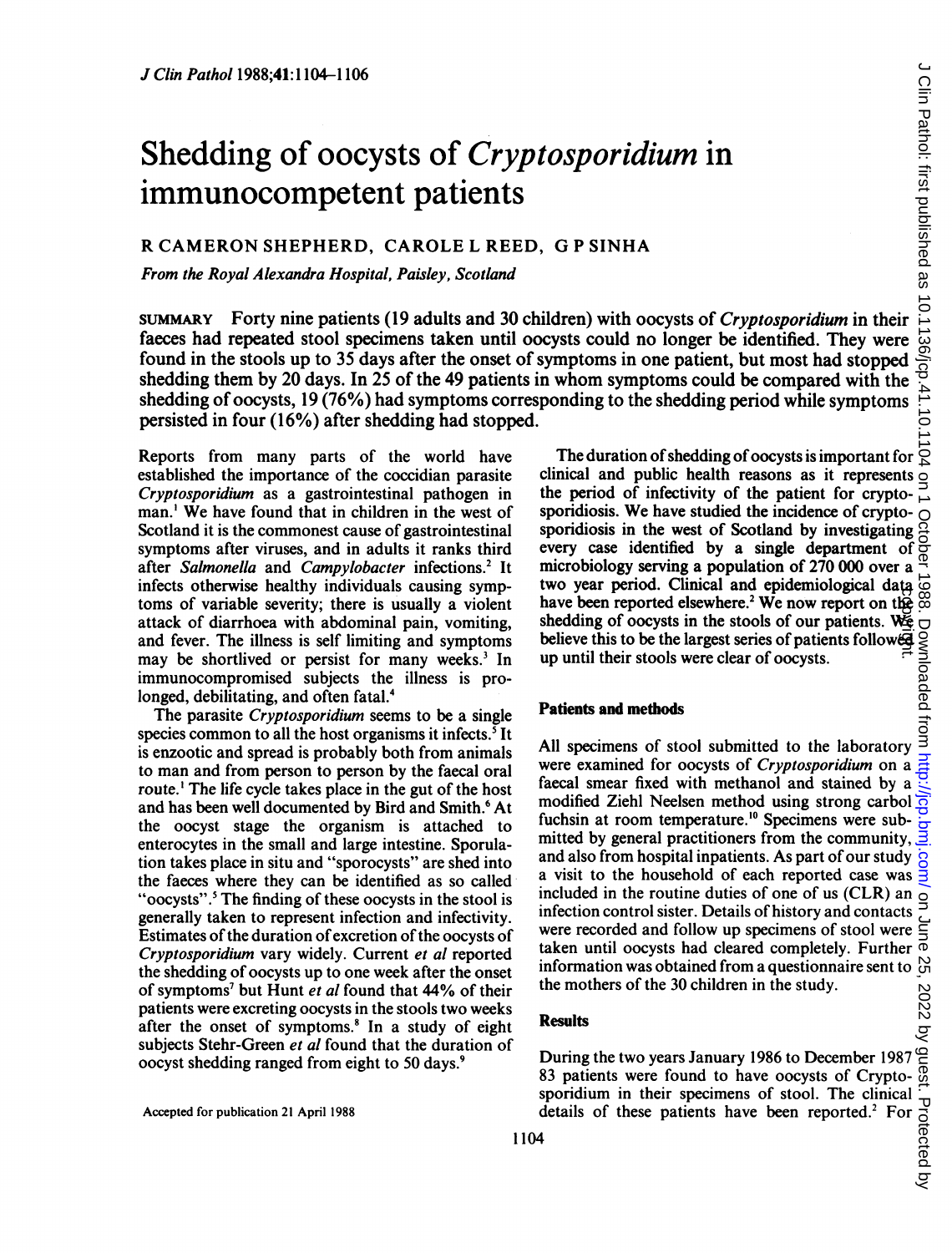## Cryptosporidium in immunocompetent patients

|          | Days to last<br>postive               | Day to last<br>negative  |
|----------|---------------------------------------|--------------------------|
|          | Children o<br>Adults                  |                          |
| 2        | $\bullet$ $\bullet$<br>$\bullet$<br>e |                          |
| 4        | 009                                   |                          |
| 5        | 000<br>9                              |                          |
| 6        | 0 <sub>0</sub>                        |                          |
| 7        | 000<br>9<br>9                         |                          |
| 8        | 000<br>9                              |                          |
| 9        | 0 <sub>0</sub><br>9                   | $\bullet$                |
| 10       | 9                                     |                          |
| 11       | 000<br>9<br>- 9                       |                          |
| 12       | $\bullet$ $\bullet$                   | $\bullet$                |
| 13       | $\bullet$<br>$\bullet$                | $\bullet$ $\bullet$      |
| 14       |                                       | $\bullet$ $\bullet$<br>9 |
| 15       | $\bullet$<br>9                        | 0 <sub>0</sub><br>9      |
| 16       |                                       | 0 <sub>0</sub><br>9      |
| 17       | 9                                     | $\bullet$                |
| 18       |                                       | $\bullet$<br>,           |
| 19       | ۰                                     | $\bullet$                |
| 20       | ō                                     | 000<br>- 9               |
| 21       | $\bullet$                             | $\bullet$ ? ?            |
| 22       |                                       | 009                      |
| 23       |                                       | 0 <sub>0</sub><br>- 9    |
| 24       |                                       | $\bullet$                |
| 25       |                                       | $\bullet$                |
| 26       |                                       | 9                        |
| 27<br>28 |                                       | 0                        |
|          |                                       | $\bullet$<br>9           |
|          |                                       |                          |
| 33       |                                       | $\bullet$                |
| 35       | ۰                                     |                          |
| 37       |                                       | $\bullet$                |
| 50       |                                       | $\bullet$                |

Figure Duration of shedding of oocysts from first day of symptoms

several reasons, usually inability on the part of the patient to recall accurately the first day of symptoms, non-compliance with requests for specimens, and patients living outside the health district, complete information was not available for all cases. Complete follow up was obtained for 49 patients. Nineteen of these were adults and 30 were children. The age range

of the adults was 17–88 years, and of the children nine months-14 years. All patients were previously healthy and none was immunocompromised. The 49 patients provided a total of 178 stool specimens for examination, an average of three to four stools/patient.

The duration of shedding of oocysts from the onset of symptoms is shown in the figure. The median time from the onset of symptoms to the last positive stool specimen in the 49 patients was eight days (range two to 35). In children the median was eight days (range two to 35) and in adults it was seven days (range two to 19). Only three patients, all children, continued to shed oocysts after 20 days. The median time from the onset of symptoms to the first negative stool specimen in the 49 patients was 18 days (range nine to 50). In children the median was 19 days (range nine to 50) and in adults it was  $17$  days (range  $11-28$ ).

In 25 of the 49 patients it was possible to compare the duration of symptoms to the timing of their own stool specimens. In 19 (76%) symptoms stopped between the range of the last positive and first negative stool specimen. In four (16%) symptoms (mainly prolonged abdominal pain) continued after the first negative specimen and in two (8%) shedding of oocysts continued after symptoms stopped.

### **Discussion**

There are few published studies following up series of patients with cryptosporidiosis until their stools are clear. Those which do comprise small numbers and give widely varying results. There is also doubt about the association between symptoms and the shedding of oocysts. Both Hunt et al<sup>8</sup> and Stehr-Green et al<sup>9</sup> found oocysts in the stool after the diarrhoea had ceased, but as we have shown diarrhoea is only one part of the symptomatology of cryptosporidiosis.2

In our study the taking and timing of stool specimens was influenced by the degree of illness of the patient, the practicing habits of the family doctors, the time it took for the infection control nurse to make contact with the family, and the compliance of the patient. A wide range of times after the onset of symptoms was therefore covered in the study and though in individual patients the interval between the last positive and first negative specimen was sometimes wide, the size of the group that we studied and the large number of stool specimens that we examined allows useful deductions to be made about the shedding of oocysts. We can confirm that the duration of shedding is long. We had no negative stools before nine days and most stools became negative between <sup>11</sup> and 23 days from the onset of symptoms. Few (6%) of the patients continued to shed oocysts after 20 days. All of these patients in our series